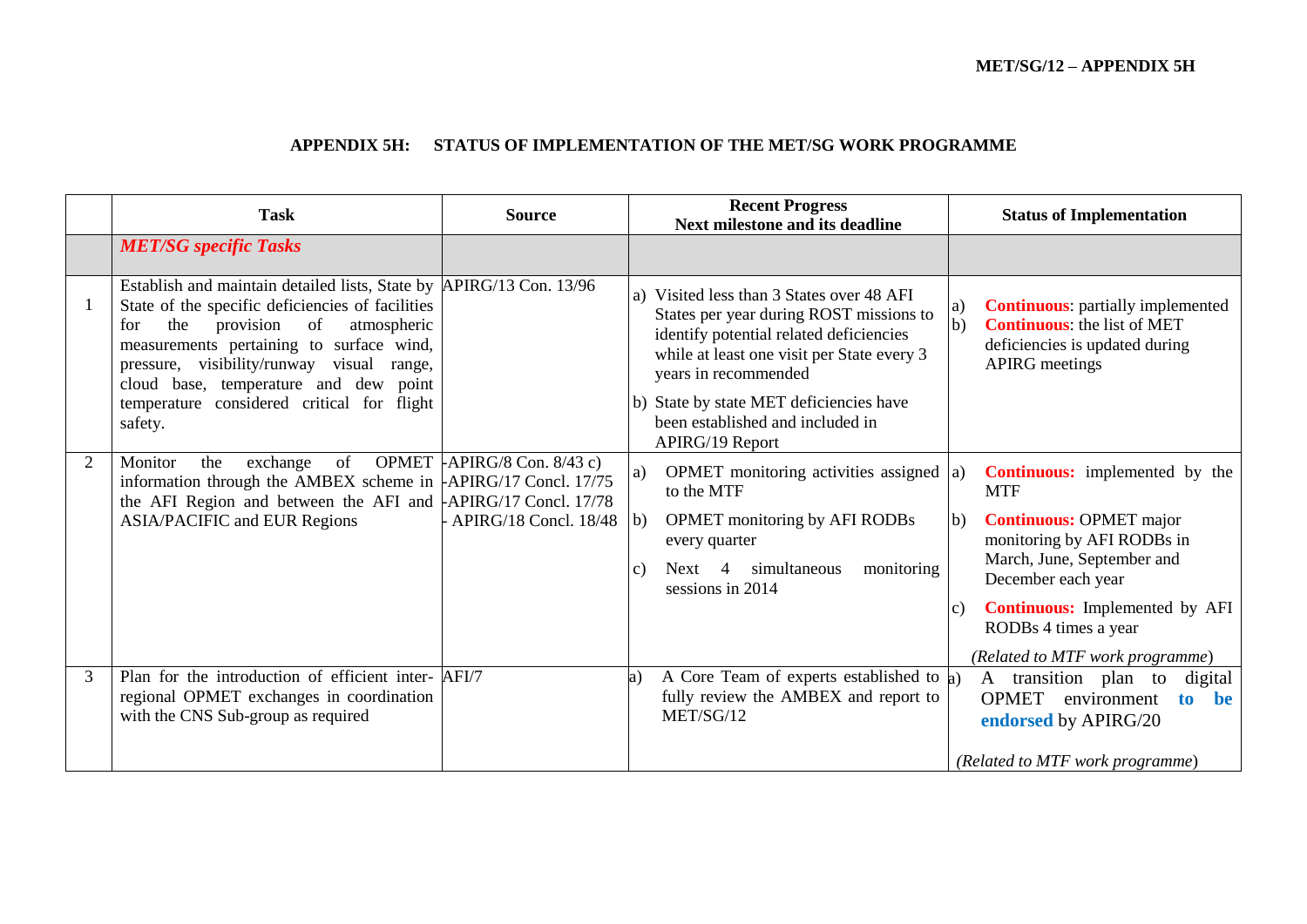| 4 | Monitor the degree of implementation of very small $ 14/12 $<br>aperture terminals (VSATs) for the reception of<br><b>WAFS</b> products                                                                          | AFI/7          | Rec. a) |              | A large number of AFI States have<br>implemented SADIS2G VSATs with<br>others using the SADIS FTP Service                                                                                                                                                                                                                                                                                    | a) | <b>Continuous:</b><br>monitoring<br>yearly<br>through SADISOPSG meetings                                                                                                                                                                                                                  |
|---|------------------------------------------------------------------------------------------------------------------------------------------------------------------------------------------------------------------|----------------|---------|--------------|----------------------------------------------------------------------------------------------------------------------------------------------------------------------------------------------------------------------------------------------------------------------------------------------------------------------------------------------------------------------------------------------|----|-------------------------------------------------------------------------------------------------------------------------------------------------------------------------------------------------------------------------------------------------------------------------------------------|
| 5 | Monitor the implementation of regional procedures and 7/4<br>for the issuance of volcanic ash and tropical<br>cyclone advisories                                                                                 | AFI/7 Rec. 7/3 |         | $\mathbf{b}$ | Yearly SIGMET Tests conducted with a)<br>AFI VAAC, TCAC and SA GIB using<br><b>SIGMET</b><br>AFI<br>$Test$ b)<br>regional<br>AFI<br>established<br>procedures<br>in<br><b>SIGMET Guide</b><br><b>SIGMET</b><br>Tests<br>conducted<br>in $d$<br>coordination with Toulouse VAAC,<br>La Reunion TCAC and Pretoria GIBS.<br>SIGMET Tests conducted yearly:<br>Next test scheduled for Nov. 2015 | C) | Three regional AFI<br><b>Continuous:</b><br>SIGMET Test conducted for 2014<br><b>Continuous:</b> completed for 2014<br><b>Continuous:</b> completed for 2014<br>To be endorsed by APIRG/20                                                                                                |
| 6 | Review on a continuing basis the contents of<br>Tables MET 1A and 1B and Tables MET 2A to<br>ensure their validity in light of operational<br>requirements and develop proposals to update<br>them if necessary. | AFI/7          |         | a)<br>b)     | Tables MET<br>and $2A$ a)<br>1A, 1B<br>continuously reviewed<br>Tables MET 1A and 2A have been<br>SADISOPSG/19<br>amended<br>from<br>proposals                                                                                                                                                                                                                                               | b) | <b>Continuous:</b> Tables MET 1A, 1B and<br>2A are continuously amended at the<br>request of States or<br>through<br><b>SADISOPSG Meetings</b><br><b>Continuous:</b> Tables MET 1A and 2A<br>been<br>amended<br>from<br>have<br>SADISOPSG/19 proposals<br>(Related to MTF work programme) |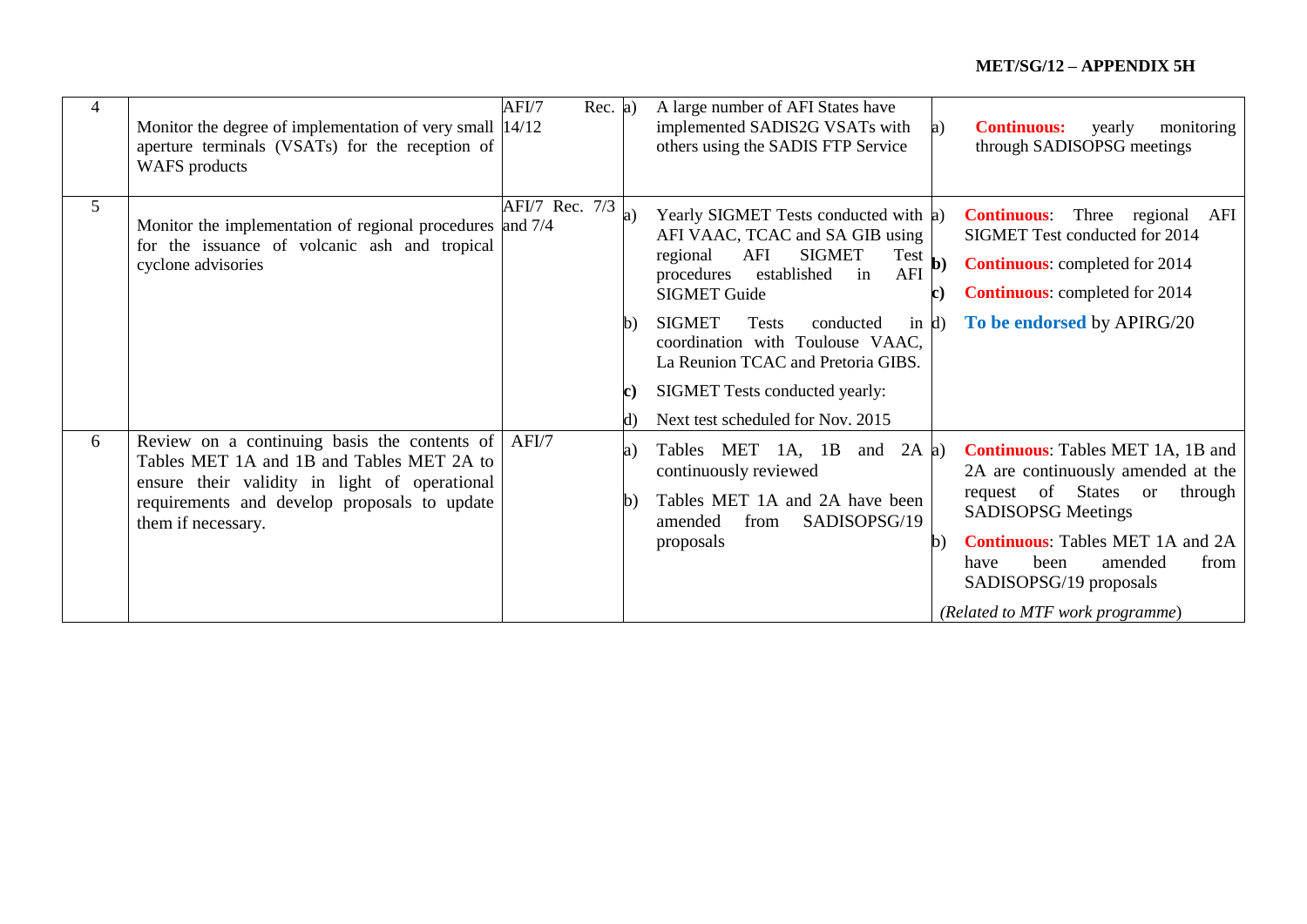| $7\phantom{.0}$ | Review the meteorological procedures in the $APIRG/12$<br>introductory text to Part VI of Meteorology of the<br>Basic AFI Regional Plan/FASID, as well as<br>Meteorological related issues in other sections of<br>the Plan and relevant regional supplementary<br>Meteorology procedures (SUPPs) in the Doc<br>7030, in the light of procedures employed in other<br>regions and develop amendment proposals as<br>appropriate, coordinating where necessary with<br>other APIRG Sub-Groups. |                   |      | a) The MET section of the AFI Regional Air $ a\rangle$<br>Navigation Plan (R-ANP) will be amended<br>in accordance with the new e-ANP template<br>under review by ICAO.                   | The MET related AFI eANP is to be<br>endorsed by APIRG/20.                                                                                                                                                                                           |
|-----------------|-----------------------------------------------------------------------------------------------------------------------------------------------------------------------------------------------------------------------------------------------------------------------------------------------------------------------------------------------------------------------------------------------------------------------------------------------------------------------------------------------|-------------------|------|-------------------------------------------------------------------------------------------------------------------------------------------------------------------------------------------|------------------------------------------------------------------------------------------------------------------------------------------------------------------------------------------------------------------------------------------------------|
| 8               | Monitor developments in the CNS/ATM Systems<br>with regard to meteorological requirements in the<br>AFI Region and in coordination with AFI ATM<br>Sub-Group.                                                                                                                                                                                                                                                                                                                                 | APIRG/14<br>14/43 | Con. | APIRG established the ATM/MET Task a)<br>a)<br>Force.<br>The ATM/MET TF amended the AFI<br>b)<br>contingency plan on volcanic<br>ash b)<br>(VACP) during its first meeting in<br>Nairobi. | <b>Implemented:</b><br><b>ATM/MET/TF</b><br>established to monitor developments in<br>the CNS/ATM Systems in MET.<br><b>Continuous:</b> AFI VACP to be amended<br>as necessary.<br>(Related<br><b>ATM/MET/TF</b><br>to<br>work<br><i>programme</i> ) |
| 9               | Monitor the implementation in the AFI region of<br>quality assurance/performance relating to the MET<br>field                                                                                                                                                                                                                                                                                                                                                                                 | APIRG/14<br>14/40 | Con. | Ten training seminars on QMS in 2008-<br>a)<br>2012<br>13 out of 54 States established QMS in<br>b)<br>December 2012 et 5/13 certified                                                    | <b>On need basis:</b> most States need to<br>a)<br>certify QMS<br><b>Continuous:</b> Training in cost recovery<br>$\mathbf{b}$<br>for MET needed                                                                                                     |
| 10              | Monitor training and qualification of aeronautical<br>MET personnel                                                                                                                                                                                                                                                                                                                                                                                                                           | APIRG/15<br>15/94 | Dec. | Training and qualification monitored in<br>15 States during 2009-2010                                                                                                                     | <b>Implemented:</b> for 15 States<br><b>Continuous:</b> Necessary monitoring every 5<br>years                                                                                                                                                        |
| 11              | Monitor communications means between AFI<br>volcano observatories and the aviation community                                                                                                                                                                                                                                                                                                                                                                                                  | APIRG/13<br>13/68 |      | Con. VONA (volcano observatory notice for<br>aviation) tests to be conducted from 2014<br>during AFI VACP (volcanic ash contingency<br>plan) exercises.                                   | Not implemented yet<br>(Related to ATM/MET/TF work<br><i>programme</i> )                                                                                                                                                                             |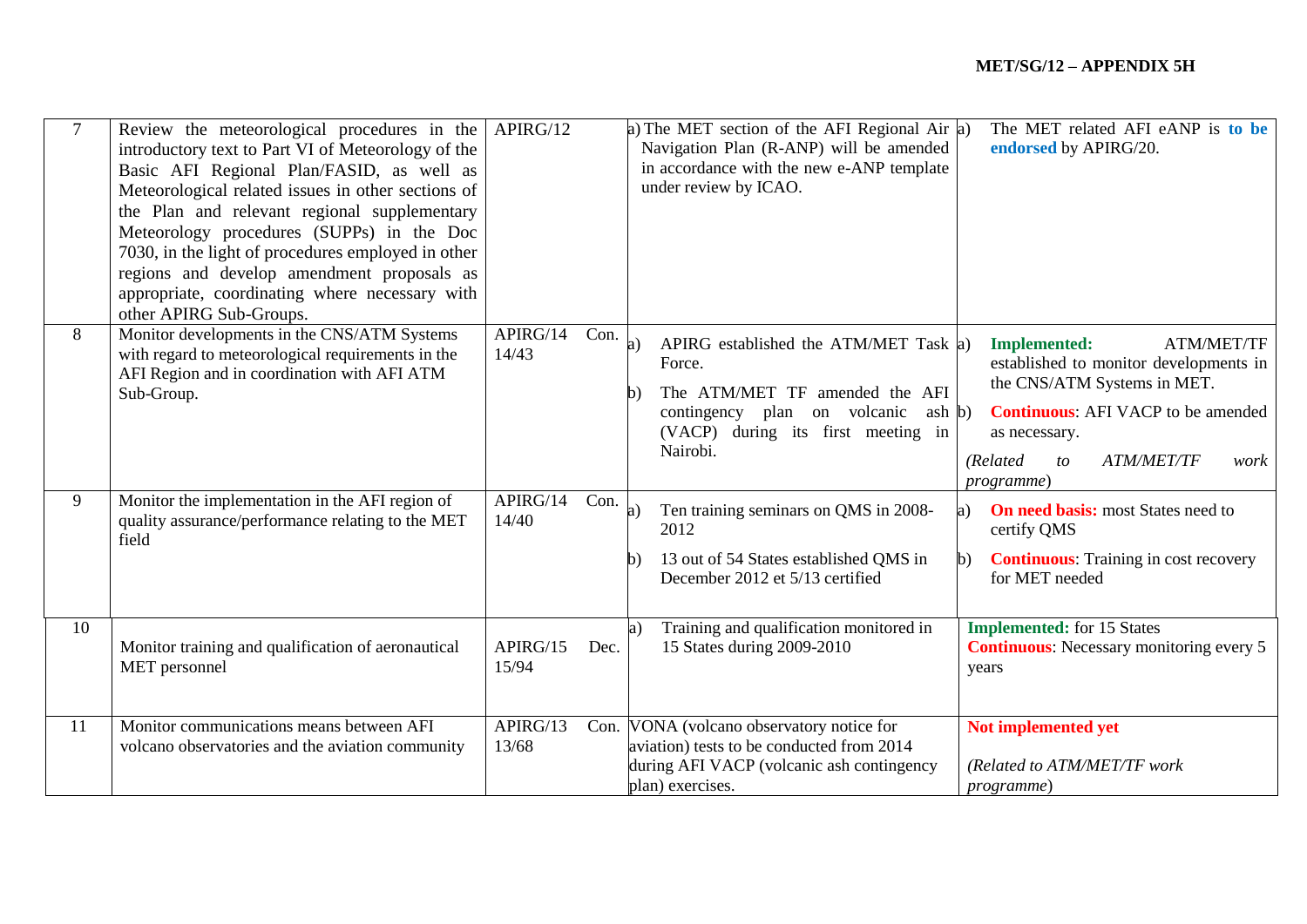| 12 | Monitor cost recovery system for aeronautical<br>meteorological services to make sure relevant<br>ICAO and WMO documents are used and MET<br>service providers cooperate with airports, air<br>navigation services and other aeronautical partners,<br>including users, when establishing a cost recovery<br>system | $\overline{\text{Con}}$ .<br>APIRG/13<br>14/37 | A survey planned to be conducted in<br>2014<br>4 workshops on cost recovery for<br>$\mathbf{b}$<br>aeronautical meteorological services<br>conducted before 2007 and 2 planned for<br>2014 | a) Not yet implemented: planned for<br>2015<br><b>Continuous:</b> to be implemented on<br>b)<br>request              |
|----|---------------------------------------------------------------------------------------------------------------------------------------------------------------------------------------------------------------------------------------------------------------------------------------------------------------------|------------------------------------------------|--------------------------------------------------------------------------------------------------------------------------------------------------------------------------------------------|----------------------------------------------------------------------------------------------------------------------|
| 13 | Monitor SADIS workstations in AFI States to make<br>sure they fulfill the software requirements outlined<br>on the WAFSOPSG website                                                                                                                                                                                 | APIRG/17<br>17/74                              | Concl A survey planned to be conducted in 2014                                                                                                                                             | Not yet implemented: planned for<br>2015<br><b>Continuous:</b> survey to be undertaken<br>every 3 years              |
| 14 | Monitor the iimplementation of terminal area<br>warnings and forecasts, provision of WAFS forecasts<br>and optimization of OPMET data exchanges and<br>training for aeronautical meteorological staff                                                                                                               | <b>SP</b><br>Rec. 6/17                         | RAN(2008) $\vert$ A survey planned to be conducted in 2014                                                                                                                                 | Not yet implemented: planned for<br>2015<br><b>Continuous:</b> survey to be undertaken<br>every 3 years              |
|    | <b>Tasks assigned to MTF</b>                                                                                                                                                                                                                                                                                        |                                                |                                                                                                                                                                                            |                                                                                                                      |
| 15 | Examine<br>existing<br>the<br>and<br>any<br>new<br>requirements for OPMET exchange in AFI<br>and adjacent regions and assess the feasibility<br>of satisfying these requirements, taking into<br>account the availability of the data;                                                                              | APIRG/16<br>Décision. 16/54                    | a) Finalize specific amendments of the<br><b>AMBEX Handbook by APIRG/20</b><br>b) Develop back up procedures for the<br>AFI RODBs (2014)                                                   | a) To be endorsed by APIRG/20<br>b) <b>Completed:</b> Back up procedures of<br>the RODBs developed<br>(APIRG/19/43). |
| 16 | Keep under review the AMBEX scheme and<br>other OPMET exchange schemes and prepare<br>proposal for updating the optimizing of the<br>schemes;                                                                                                                                                                       | APIRG/16<br>Décision. 16/54                    | the AMBEX scheme reviewed by a a)<br>a)<br>Core Team which will report to next<br>MTF meeting<br>b) Continuous review of the AMBEX<br>scheme                                               | <b>Completed:</b> Review endorsed by<br>MET/SG/12<br><b>b</b> ) Continuous basis                                     |
| 17 | update the procedures for<br>Review<br>and                                                                                                                                                                                                                                                                          | APIRG/16<br>Décision. 16/54                    | a) The related Chapter of the AMBEX                                                                                                                                                        | <b>Completed:</b> Implemented by MTF/5<br>a)                                                                         |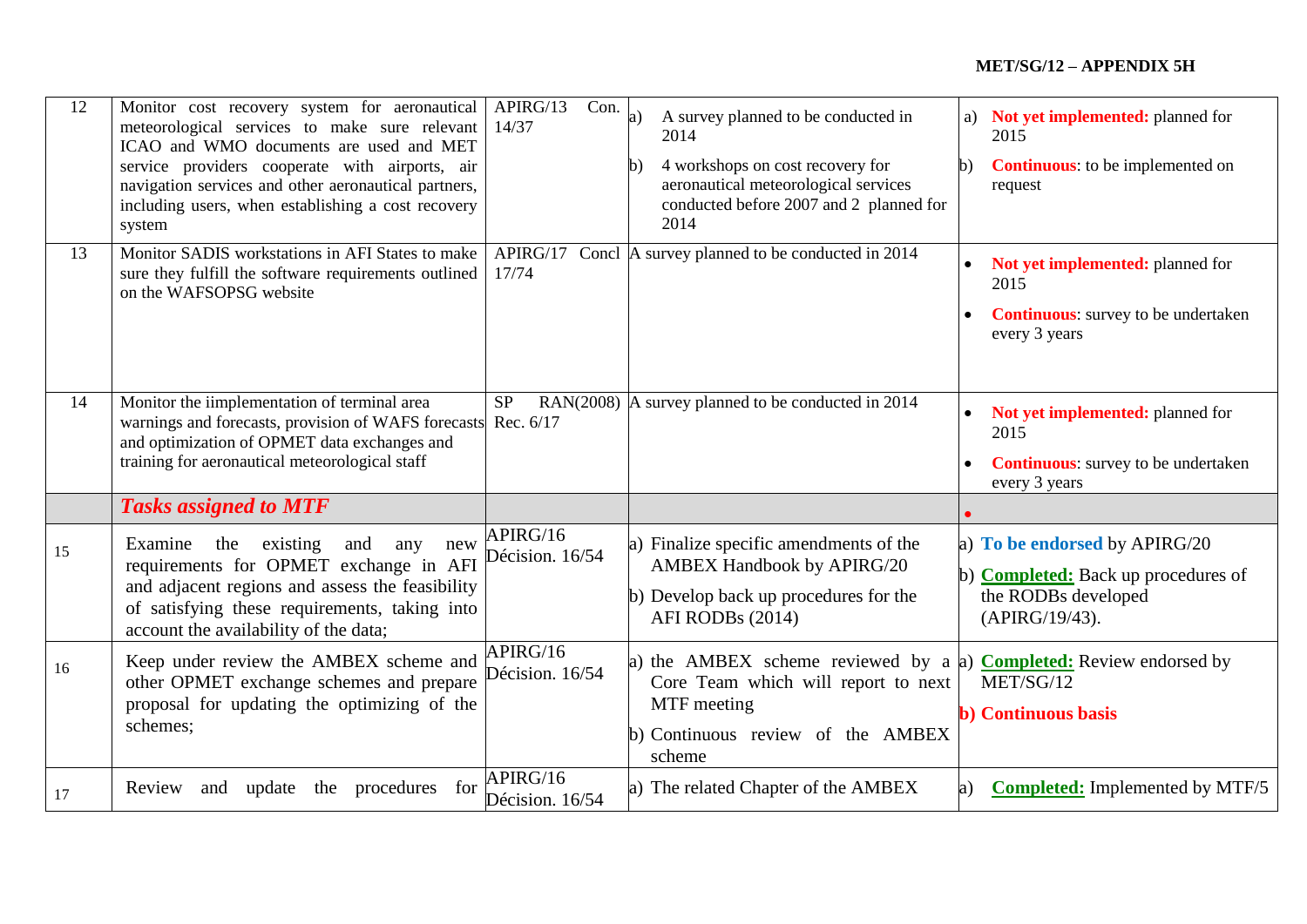|          | interregional OPMET exchange and ensure the<br>availability of the required AFI OPMET data<br>for the AFS satellite broadcast (SADIS);                                                                                                                                                                                                                                                                                                                                                  |                                                            |                                                            | Handbook reviewed (July 2013)<br>b) SADISOPSG/18 Concl. Reviewed<br>c) Continuous review of the procedures<br>d) SADISOPSG/19 Concl. Review<br>$(2014)$ : yearly                                                                                                                                                                                                                                                                                                                                                                                             | (b                       | <b>Completed:</b> Implemented by MTF/5<br><b>Continuous basis</b><br><b>Continuous basis</b>                                                                                                                                                                                                                                                                                                 |
|----------|-----------------------------------------------------------------------------------------------------------------------------------------------------------------------------------------------------------------------------------------------------------------------------------------------------------------------------------------------------------------------------------------------------------------------------------------------------------------------------------------|------------------------------------------------------------|------------------------------------------------------------|--------------------------------------------------------------------------------------------------------------------------------------------------------------------------------------------------------------------------------------------------------------------------------------------------------------------------------------------------------------------------------------------------------------------------------------------------------------------------------------------------------------------------------------------------------------|--------------------------|----------------------------------------------------------------------------------------------------------------------------------------------------------------------------------------------------------------------------------------------------------------------------------------------------------------------------------------------------------------------------------------------|
| 18<br>19 | Keep under review and provide timely<br>amendments of the regional<br>guidance<br>materials on the OPMET exchange; to ensure<br>that guidance material covers procedures for<br>the exchange of all required OPMET data<br>types: SA, SP, FT, WS, WC, WV, FK, FV,<br>UA;<br>Conduct trials and develop procedures for<br>monitoring and management of the OPMET<br>exchange; to foster implementation of quality<br>management of OPMET data by the AMBEX<br>centres and the RODBs; and | APIRG/16<br>Décision. 16/54<br>APIRG/16<br>Décision. 16/54 | a)<br>$\mathbf{c}$ )<br>$\mathbf b$ )<br>$\mathbf{d}$<br>e | The related Chapter of the AMBEX<br>Handbook reviewed and updated<br>(Sept. 2010)<br>b) These chapters will be reviewed by<br>the Core Team<br>Continuous review<br>procedures for monitoring and<br>management of the OPMET exchange<br>reviewed (Sept 2010)<br><b>SIGMET Tests conducted yearly</b><br>(since Nov./2008 to Nov. 2012)<br>Three SIGMET Tests planned for<br>November 2013<br>A joined OPMET monitoring by the<br>RODBs every three months: end of<br>March, June, September and October<br>Assessment of the RODBs during<br>yearly meeting | a)<br>b)<br>$\mathbf{d}$ | <b>Completed:</b> Implemented by<br>MTF/5<br><b>Completed:</b> implemented by<br>MET/SG/12<br><b>Continuous basis</b><br><b>Completed:</b> Implemented by<br>MTF/2<br><b>Completed:</b> Implemented in<br>2008/2012<br><b>Completed: SIGMET Tests</b><br>conducted November 2013<br>Not implemented yet: procedures<br>for implementation endorsed by<br>APIRG/18<br><b>Continuous basis</b> |
| 20       | Prepare regional plan for the transition to<br><b>XML</b><br>coded<br><b>OPMET</b><br>information<br>in<br>coordination with<br>the<br><b>APRIG</b><br>relevant<br>contributing bodies.                                                                                                                                                                                                                                                                                                 | APIRG/16<br>Decision. 16/54                                | a)<br>b)                                                   | Final decision on future OPMET<br>XML coded<br>format awaited from<br><b>MET Div (2014)</b><br>AFI Regional Plan to be prepared                                                                                                                                                                                                                                                                                                                                                                                                                              |                          | <b>Completed:</b> Development of<br>a)<br>transition Plan prepared by<br>MET/SG/12<br>b) To be endorsed by APIRG/20                                                                                                                                                                                                                                                                          |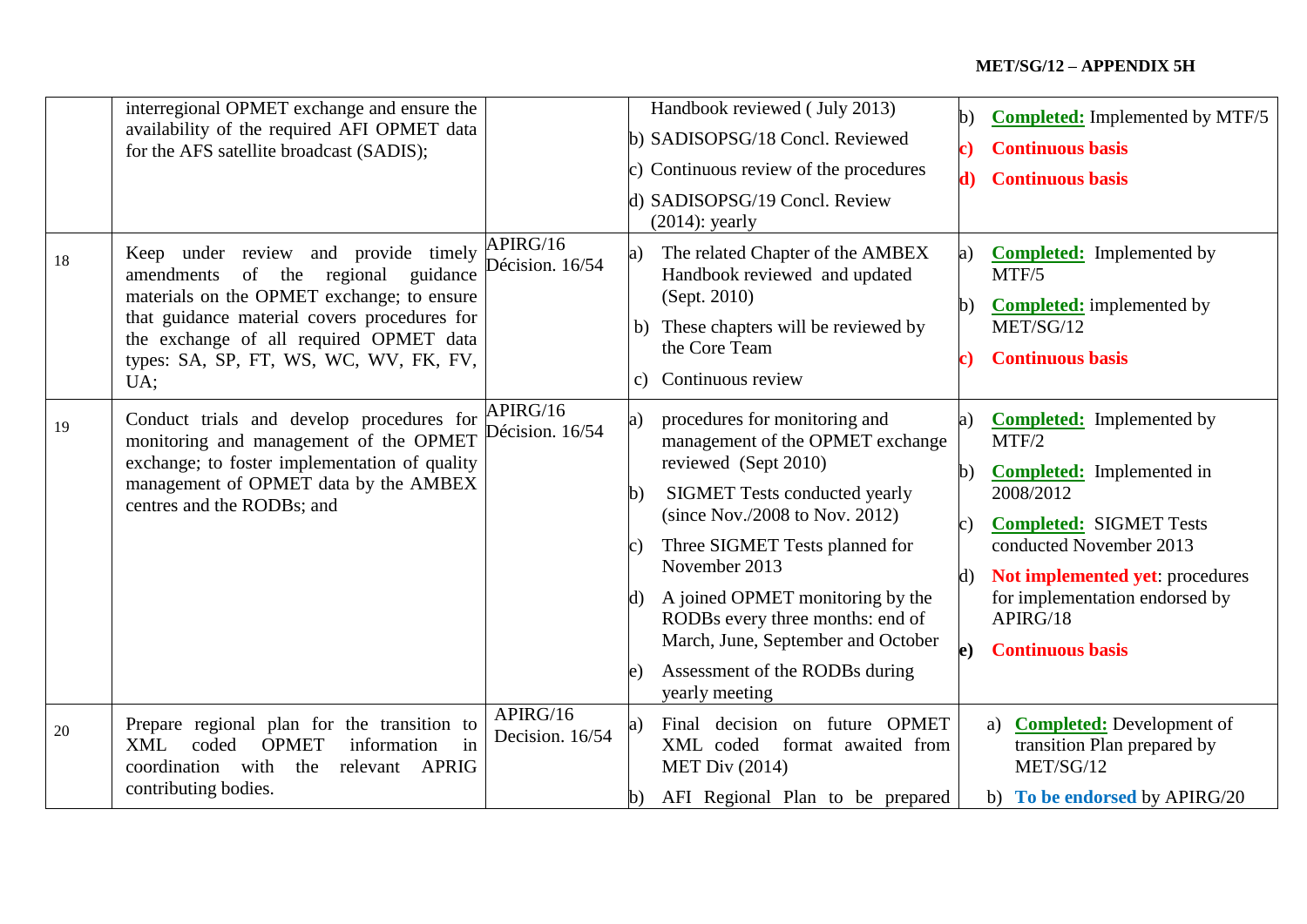|    |                                                                                                                                                                                                                                                                                                                                                                                                                                                                                        |                                         | after the adoption by the MET Div                                                                                                                                                                                                                                                                                                                                                                         |                                                                                                                                                                                                                                                                                                                                       |
|----|----------------------------------------------------------------------------------------------------------------------------------------------------------------------------------------------------------------------------------------------------------------------------------------------------------------------------------------------------------------------------------------------------------------------------------------------------------------------------------------|-----------------------------------------|-----------------------------------------------------------------------------------------------------------------------------------------------------------------------------------------------------------------------------------------------------------------------------------------------------------------------------------------------------------------------------------------------------------|---------------------------------------------------------------------------------------------------------------------------------------------------------------------------------------------------------------------------------------------------------------------------------------------------------------------------------------|
|    |                                                                                                                                                                                                                                                                                                                                                                                                                                                                                        |                                         | Meeting)                                                                                                                                                                                                                                                                                                                                                                                                  |                                                                                                                                                                                                                                                                                                                                       |
|    | <b>Tasks assigned to ATM/MET/TF</b>                                                                                                                                                                                                                                                                                                                                                                                                                                                    |                                         |                                                                                                                                                                                                                                                                                                                                                                                                           |                                                                                                                                                                                                                                                                                                                                       |
| 21 | Review and update the AFI Volcanic Ash $\overline{APIRG/19}$ Décision.<br>Contingency Plan (VACP) by:<br>a) Regularly updating the VACP through new<br>requirements from the IAVWOPSG<br>b) Conducting annual VACP exercises or AFI<br><b>ATM/MET</b><br>Volcanic<br>Ash<br>Exercises<br>(VAEX/AFI);<br>Reporting on annual VAEX/AFI to<br>the<br>C)<br>MET/SG meetings.                                                                                                               | 19/20                                   | update the VACP through new<br>requirements from the IAVWOPSG<br>Conduct AFI ATM/MET Volcanic Ash<br>$\mathbf{d}$<br>Exercises (VAEX/AFI) in 2014;<br>Report on 2014 VAEX/AFI to the<br>e)<br>MET/SG/12 meeting                                                                                                                                                                                           | c) <b>Continuous basis:</b> Not implemented due<br>to APIRG new organization structure<br>(VACP awareness seminar not held yet)<br>d) <b>Continuous annual basis:</b> Not<br>implemented due to APIRG new<br>organization structure (VACP awareness<br>seminar not held)<br>e) <b>Continuous annual basis:</b> b) note<br>implemented |
| 22 | Develop sub-regional exchange of MET information $\overline{APIRG}/19$ Décision.<br>to facilitate ATM operations by:<br>Encouraging States develop agreements on<br>a)<br>the exchange of MET information that<br>provides benefits to ATM operations on sub-<br>regional level;<br>Encouraging States report developments to<br>b)<br>MET/ATM TF and MET/SG meetings;<br>Developing sub-regional exchange of MET<br>C)<br>information to facilitate ATM operations in<br>busy routes. | 19/20                                   | Encourage States develop agreements on $\mathbf c$ ) Not started: Not implemented due to<br>the exchange of MET information that<br>provides benefits to ATM operations on<br>sub-regional level<br>Encourage States report developments to<br>$\mathbf{d}$<br>MET/ATM TF and MET/SG meetings<br>Develop sub-regional exchange of MET<br>e)<br>information to facilitate ATM operations<br>in busy routes | APIRG new organization structure<br>d) Not started: Not implemented due to<br>APIRG new organization structure<br>e) Continuous basis: AFI Meteorological<br>Bulletins Exchange (AMBEX) scheme<br>developed and operational. Capabilities<br>of handling OPMET information in<br>digital format to be developed                       |
| 23 | Reinforce<br>and<br>of<br>ways<br>means<br>ATM/MET coordination by:                                                                                                                                                                                                                                                                                                                                                                                                                    | improving $APIRG/19$ Décision.<br>19/20 | Conduct and follow-up ATM/MET/Pilot                                                                                                                                                                                                                                                                                                                                                                       | <b>Continuous basis:</b> an ATS/MET/Pilot<br>$\epsilon$ )<br>coordination meeting held in 2013 for                                                                                                                                                                                                                                    |